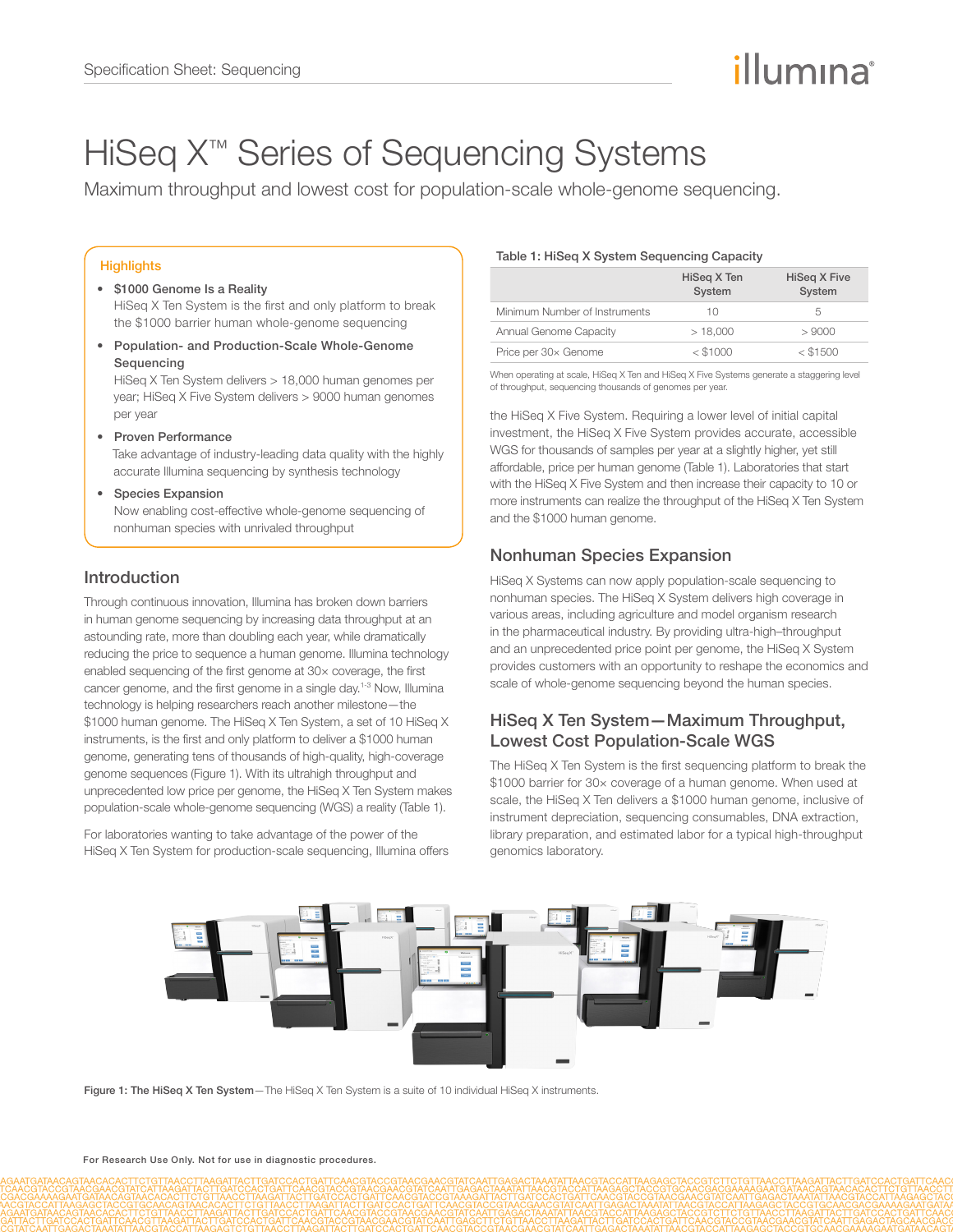# Purpose-Built for Population-Scale Genome **Sequencing**

Designed and optimized for population-scale WGS, the 10 instruments of a HiSeq X Ten System generate a staggering level of throughput for processing tens of thousands of samples. Now, researchers can analyze human and nonhuman genomes at an unprecedented scale and advance the study of cancer and complex diseases at a record pace.

## HiSeq X Five System—Maximum Throughout, Production-Scale WGS

With a lower initial capital investment, but higher price per genome, the HiSeq X Five System provides access to HiSeq X patterned flow cell technology and production-scale WGS at a cost and scale appropriate for large genome centers. The HiSeq X Five System consists of 5 individual HiSeq X instruments that, when operating at scale, have the capacity to sequence > 9000 human genomes a year. This level of throughput allows researchers to complete large WGS projects rapidly, in their own labs.

# Innovative Technology, Proven Performance

The HiSeq X Ten and HiSeq X Five Systems use proven Illumina sequencing by synthesis (SBS) chemistry, the most widely adopted next-generation sequencing technology. This chemistry ensures industry-leading data quality and gives researchers the utmost confidence in their results (Table 2). Building on this powerful foundation, the HiSeq X Series incorporates a new patterned flow cell technology to generate massive throughput. Patterned flow cells contain billions of nanowells at fixed locations, a design that provides even cluster spacing and uniform feature size to deliver extremely high cluster density (Figure 2). A proprietary clustering method, exclusion amplification, ensures that only a single DNA template binds and forms a cluster within a single well, resulting in high well occupancy and maximum data output.

# Integrated, End-to-End Solution

Systems in the HiSeq X Series are available separately or as part of Illumina SeqLab, an integrated solution that includes laboratory best practices from sample preparation to variant detection (Figure 3).

## Superior Library Preparation

To achieve exceptional genome coverage for accurate, comprehensive variant calling, the HiSeq X Ten and HiSeq X Five Systems support 2 library prep kits. The TruSeq® DNA PCR-Free Library Prep Kit provides a fast, gel-free protocol for preparing WGS libraries with superior coverage of areas that are traditionally difficult to sequence, such as high GC-rich regions, promoters, and repetitive content. PCR-free preparation reduces library bias and gaps, resulting in unsurpassed data quality for detecting the greatest number of variants. The TruSeq Nano DNA Library Prep Kit allows for efficient sequencing of samples with as little as 100 ng DNA. The enhanced workflow reduces the number and average size of typical PCR-induced gaps in coverage, minimizing library bias and improving coverage uniformity across the genome. Using the streamlined TruSeq Nano DNA protocol, libraries can be prepared in less than 1 day.

#### Table 2: HiSeq X System Performance Parameters<sup>a</sup>

| Parameter                     | Specification                                                            |
|-------------------------------|--------------------------------------------------------------------------|
| Output per Run                | Dual flow cell: 1.6-1.8 Tb                                               |
| Single Reads Passing Filter   | Dual flow cell: 5.3-6 billion                                            |
| Supported Read Length         | $2 \times 150$ bp                                                        |
| Run Time                      | $<$ 3 days                                                               |
| Quality                       | > 75% of bases above Q30 at<br>$2 \times 150$ bp                         |
| Supported Library Preparation | TruSeg DNA PCR-Free Library Prep Kit<br>TruSeg Nano DNA Library Prep Kit |

a. Specifications based on Illumina PhiX control library at supported cluster densities (1255–1412 K clusters/mm2 ) on 1 HiSeq X System. Supported library preparation kit includes TruSeq Nano DNA Kit and TruSeq PCR-Free DNA Kit with 350 bp or 450 bp target insert size and HiSeq X Reagent Kit v2.5. The HiSeq X System was designed, optimized, and licensed for WGS. Other applications are not permitted.



Figure 2: Advanced Patterned Flow Cell Design Enables Maximum Throughput—Patterned flow cells contain billions of nanowells at fixed locations providing even cluster spacing and uniform feature size to deliver extremely high cluster density.

## High Operational Efficiency

To drive operational efficiency for HiSeq X laboratories, Illumina, together with select third-party vendors, has developed Illumina SeqLab. Illumina SeqLab is a combination of products and services that includes high-throughput liquid-handling robotics fully integrated with a laboratory information management system (LIMS), WGS analysis software, and personalized consulting. Each component is optimized specifically for the HiSeq X Five and HiSeq X Ten Systems to maximize quality, throughput, and cost efficiency, while minimizing turnaround time.

### Fully Integrated LIMS

Illumina offers a fully automated workflow for the HiSeq X series that incorporates the BaseSpace® Clarity LIMS X Edition, the Hamilton Microlab STAR liquid-handling robotics, and defined auxiliary equipment to provide complete positive sample tracking. It is preconfigured to support both the TruSeq DNA PCR-Free and TruSeq Nano DNA workflows using Illumina Automated Workflow Manager for Hamilton. The intuitive user interface allows quick system adoption for immediate process tracking and scalability.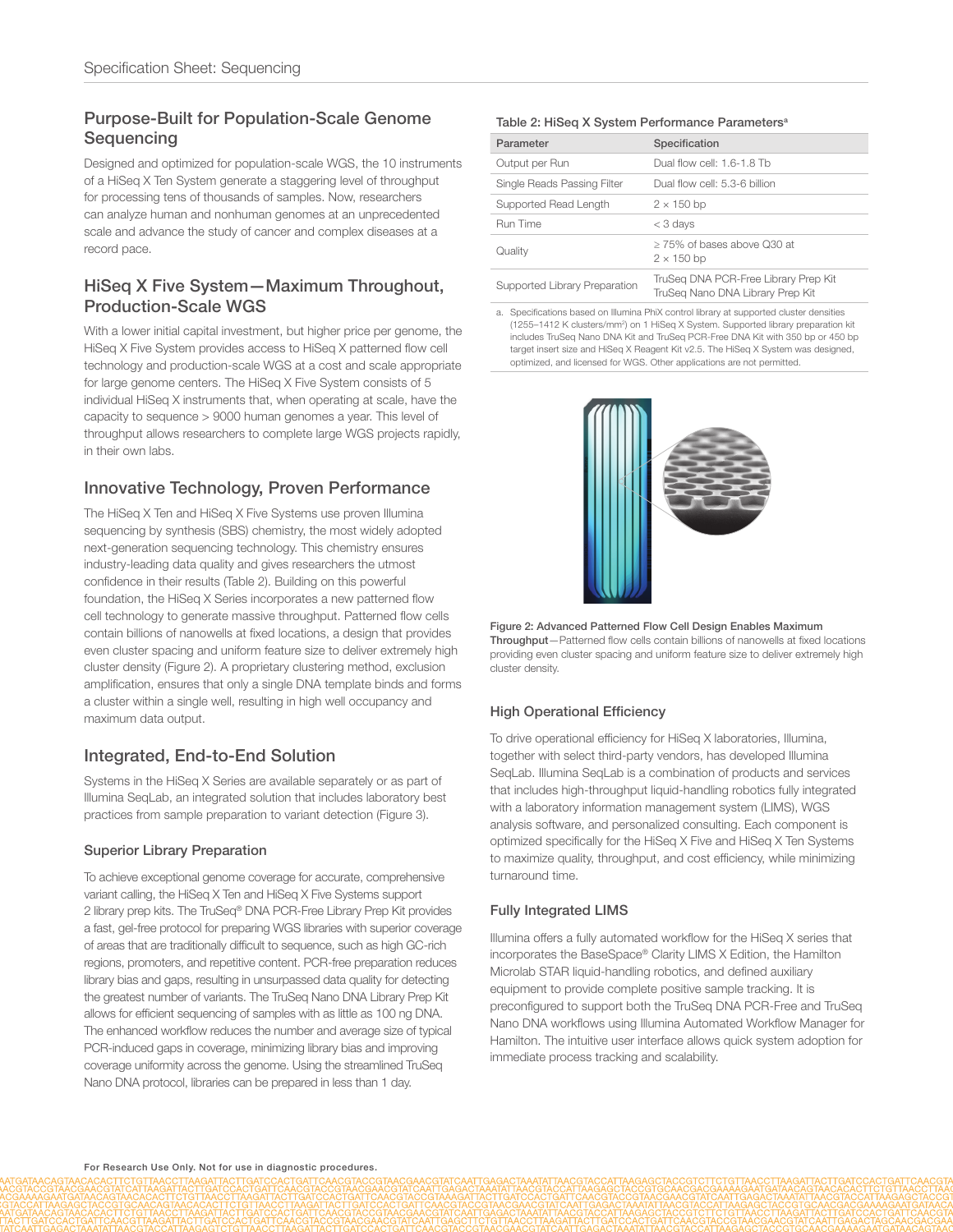

Figure 3: Illumina SeqLab Workflow-Seamless integration from sample accessioning to data analysis using Illumina methods and software: Illumina Automated Workflow Manager for the Hamilton Microlab STAR liquid-handling automation workstations, Illumina Automated Bridge Software for BaseSpace Clarity LIMS X Edition, and Illumina MicroPlate Analysis Reader Software for DNA quantification integration with a defined reference architecture for auxiliary equipment. Positive sample tracking throughout the workflow provides confidence in WGS results while streamlined processes maximize efficiencies.

### Fast, Accurate WGS Analysis

Illumina redefines WGS analysis with the HiSeq® Analysis Software v2.0. Offering a fast, accurate solution to high-throughput WGS, HiSeq Analysis Software v2.0 processes data up to 6x faster than existing analysis methods. It uses the proven Isaac™ workflow to provide a full spectrum of variant types, including single nucleotide variants (SNVs), indels, structural variants (SVs), and copy number variants (CNVs) from BCL and FASTQ files. The pipeline can be run through command-line on commodity hardware, reducing the need for significant IT infrastructure investment. By analyzing data faster than the rate of HiSeq X sequence acquisition, HiSeq Analysis Software v2.0 eliminates costly informatics bottlenecks while maintaining exceptional data quality.

#### Illumina SeqLab Consulting Service

The Illumina SeqLab Consulting Service includes a suite of custom high-throughput implementation solutions for the HiSeq X Series. Personalized consulting engagement delivers accurate and expedient solutions aligned to the unique business objectives and laboratory environment of each customer in a collaborative manner. This enables each facility to realize the full potential of their HiSeq X Systems and achieve operational excellence. The Illumina SeqLab Consulting Service includes a full spectrum of guidelines for running a successful production sequencing operation, including capacity planning, fleet management, risk mitigation, performance and QC trending, troubleshooting, bioinformatics, data management, and IT infrastructure. At the end of the consultation, Illumina provides personalized recommendations and customized solutions to implement production-scale sequencing operations expeditiously and at a low total cost of ownership.

## **Summary**

The HiSeq X Ten and HiSeq X Five Systems continue to break down sequencing barriers, reshaping the economics of whole-genome sequencing, and laying the foundation for visionary scientists, institutions, and nations working to perform groundbreaking research that will forever change our understanding of the human genome.

Just as true population-scale genome sequencing projects are beginning to take shape around the world, the HiSeq X Series delivers truly affordable human and nonhuman genomes—on a massive scale. By providing the capacity to sequence thousands to tens of thousands of genomes, the HiSeq X Series will bring genome sequencing to an inflection point. These high-performing systems will pave the way to a comprehensive catalog of human and nonhuman variation, forge population-based references, drive far-reaching discoveries, and accelerate a deeper understanding of biology and genetic disease.

We've taken sequencing to the next level. Now it's time to make your vision for human health and genome science a reality.

## Learn More

To learn more about the HiSeq X Series, visit www.illumina.com/hiseqxseries.

To learn more about Illumina SeqLab, visit www.illumina.com/illuminaseqlab.

## **References**

- <span id="page-2-0"></span>1. Bentley DR, Balasubramanian S, Swerdlow HP et al. Accurate whole human genome sequencing using reversible terminator chemistry. *Nature.* 2008;456:53-59.
- 2. Ley TJ, Mardis ER, Ding L, et al. DNA sequencing of a cytogenetically normal acute myeloid leukemia genome. *Nature.* 2008;456(7218):66-72.
- <span id="page-2-1"></span>3. Saunders CJ, Miller NA, Soden SE, et al. Rapid whole-genome sequencing for genetic disease diagnosis in neonatal intensive care units. *Sci Transl Med.* 2008;4(154):154ra135.